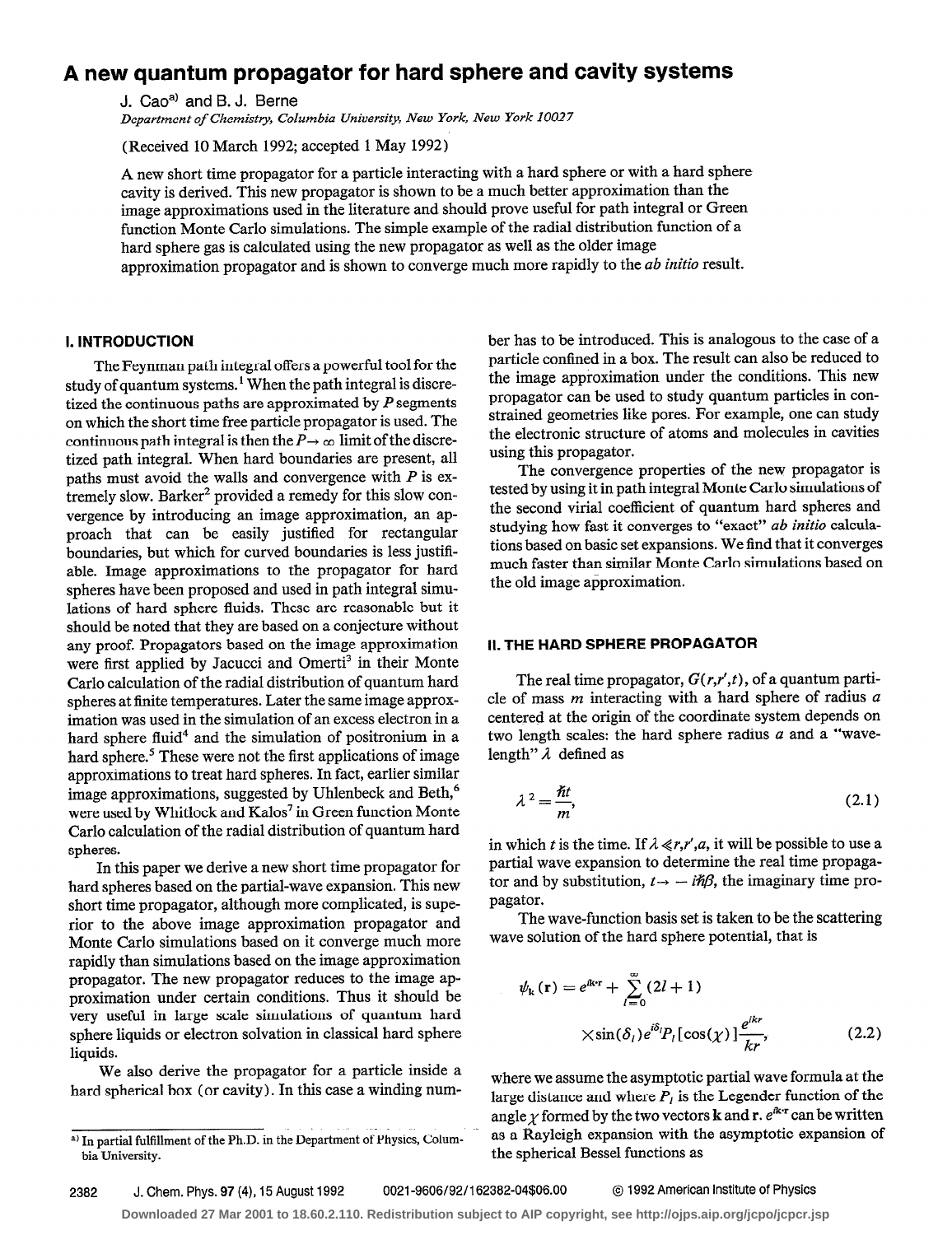$$
e^{i\mathbf{k}\cdot\mathbf{r}}=e^{ix\cos(\chi)}
$$

$$
= \sum_{l=0}^{\infty} \frac{1}{2ix} \left[ e^{ix} - (-1)^{l} e^{-ix} \right] (2l+1) P_l [\cos(\chi)], \tag{2.3}
$$

where  $x = kr$  is a dimensionless variable. Substitution of this into Eq. (2.2) allows the wave function to be expressed as

$$
\psi_{k}(\mathbf{r}) = \sum_{l=0}^{\infty} \frac{2l+1}{2ix} \left[ e^{ix+2i\delta_{l}} - (-1)^{l} e^{-ix} \right] P_{l}(\cos \chi). \tag{2.4}
$$

Now the propagator,  $G(\mathbf{r}, \mathbf{r}', \mathbf{t})$  from a space point r to another point r', can be constructed

$$
G(\mathbf{r}, \mathbf{r}', t) = \frac{1}{(2\pi)^3} \int d\mathbf{k} \psi_{\mathbf{k}}^*(\mathbf{r}') e^{-i(\lambda k)^2/2} \psi_{\mathbf{k}}(\mathbf{r}). \quad (2.5)
$$

Insert Eq.  $(2.4)$  into Eq.  $(2.5)$  and integrate out the angular part we obtain

$$
G((\mathbf{r}, \mathbf{r}', t) = \frac{1}{(2\pi)^3} \sum_{l=0}^{\infty} (4\pi)(2l+1)
$$

$$
\times P_l[\cos(\chi)] \frac{1}{4rr'} I(r, r', l), \qquad (2.6)
$$

where  $\chi$  is the angle between the two vectors **r** and **r'**, and where  $I$  is the radial part and can be expressed as an integral

$$
I(r,r',l) = \int_0^\infty dk e^{-i(\lambda k)^2/2} \left[ e^{-ikr'-i2\delta_l} - (-1)^l e^{ikr}\right] \left[ e^{ikr+i2\delta_l} - (-1)^l e^{-ikr} \right].
$$
\n(2.7)

For a hard sphere of radius  $a$ , the phase shift is<sup>8</sup>

$$
\delta_l = - (ka - \frac{l\pi}{2}) \tag{2.8}
$$

if  $ka \geq 1$ . Thus the integral of k gives

$$
I(r,r',l) = \sqrt{\frac{2\pi}{i\lambda} \left[ e^{i(r-r')^2/2\lambda^2} - e^{i(r-r'-2a)^2/2\lambda^2} \right]}.
$$
\n(2.9)

After rearranging the relevant terms in Eqs. (2.7) and (2.8), it follows that

$$
\sum (2l+1)P_l[\cos(\chi)] \{e^{i(r-r)^2/2\lambda^2} - (-1)^l e^{i(r+r)^2/2\lambda^2} - [e^{i(u-2a)^2 2\lambda^2} - (-1)^l e^{iu^2/2\lambda^2}] \}.
$$
 (2.10)

in which  $u = (r + r')$ .

To transform back to the Cartesian coordinates, use can be made of relation Eq. (2.3). Then Eq. (2.10) can be reduced to

$$
-2i\frac{rr'}{\lambda^2}e^{i(r-r')^2/2\lambda^2}+2i\frac{a(u-a)}{\lambda^2}e^{D/2\lambda^2},\qquad(2.11)
$$

where

$$
D = u2 - 2au + 2a2 - 2a(u - a) \cos(\chi).
$$
 (2.12)

Finally, putting all the pieces together, we find

$$
G(\mathbf{r}, \mathbf{r}', t) = \left(\frac{1}{i2\pi\lambda^2}\right)^{3/2} \left[e^{i(\mathbf{r} - \mathbf{r}')^2/2\lambda^2} - \frac{a(u-a)}{rr'}e^{iD/2\lambda^2}\right].
$$
\n(2.13)

The first term is obviously the free particle propagator, while the second term is due to the hard sphere. It satisfies the boundary condition, that is, whenever either of the space point is equal to the radius  $a$  of the sphere, the propagator is equal to zero.

It is of interest to investigate the high temperature or  $\lim_{\beta \to 0}$  limit of Eq. (2.13). Because  $\lim_{\beta \to 0}$  $G(r,r',\beta) = \delta(r-r_1), \quad r \rightarrow r', \gamma \rightarrow 0, \text{ and } D \rightarrow 4(r-a)$  $\times (r'-a)$ . Thus the factor exp(  $-D/2\lambda^2$ ) is nonvanishing only when  $r \rightarrow a, r' \rightarrow a$ . In this case,  $a(u - a)/rr' \rightarrow 1$ . Thus in the high temperature limit Eq. (2.13) reduces to

$$
G(\mathbf{r}, \mathbf{r}', t) = \left(\frac{1}{i 2\pi\lambda^2}\right)^{3/2} e^{i(\mathbf{r} - \mathbf{r}')^2 / 2\lambda^2} \left[1 - e^{i2(\mathbf{r} - a)(\mathbf{r}' - a)/\lambda^2}\right]
$$
\n(2.14)

which is exactly the old image approximation.<sup>2</sup>

 $G(r,r',t)$  describes the relative motion of the point particle with respect to the hard sphere. It is easy to transform this into the propagator for the relative motion of two hard spheres of diameters  $\sigma_1$  and  $\sigma_2$  such that  $a = \sigma_1 + \sigma_2$  and masses  $m_1$  and  $m_2$  such that  $m = m_1m_2/(m_1 + m_2)$  where  $m$  is now the reduced mass of the pair. Since this gives only the relative motion we must multiply this propagator by a free particle propagator for the center of mass motion. This approach can be used to determine the short time propagator of a system of  $N$  hard spheres.

## Ill. THE PROPAGATOR INSIDE A HARD SPHERICAL **CAVITY**

The derivation for the hard sphere propagator can be easily generalized to the case of a particle confined inside a hard spherical cavity. Since the system is bounded the energy eigenvalues are discrete. Thus the integrals of the last section are replaced by summations and the summations can be evaluated using the Poisson summation formula. The Green function can be expressed in terms of eigenvalues and eigenfunctions, that is

$$
G(\mathbf{r}, \mathbf{r}', t) = \sum_{l=1}^{\infty} \frac{2l+1}{4\pi} P_l(\cos \chi) I(r, r', l), \tag{3.1}
$$

where the angular part is similar to that of Eq. (2.6), and the radial part is given by

$$
I(r,r',l)=\sum_{n=0}^{\infty}\frac{1}{N}j_l(x)j_l(x')e^{-i(\lambda k_{n,l})^2/2},\qquad(3.2)
$$

where  $x = k_{n,l}r$ ,  $x' = k_{n,l}r'$ , and  $k_{n,l}$  is the *n*th eigenvalue of the  $l$  th spherical Bessel function and  $N$  is the normalization factor. At the limit of  $k_{n,l}a,x,x' \geq 1$ , we can employ the asymptotic formulas for the spherical Bessel functions. Therefore,

$$
j_l(x) = \sin\left(x - \frac{l\pi}{2}\right) / x,\tag{3.3}
$$

where the eigenvalues are given by

$$
k_{n,l} = \frac{\pi}{a} \left( n + \frac{l}{2} \right) \tag{3.4}
$$

and the normalization factor is

$$
N = \frac{a}{2k_{n,l}^2} \,. \tag{3.5}
$$

J. Chem. Phys., Vol. 97, No. 4,15 August 1992 **Downloaded 27 Mar 2001 to 18.60.2.110. Redistribution subject to AIP copyright, see http://ojps.aip.org/jcpo/jcpcr.jsp**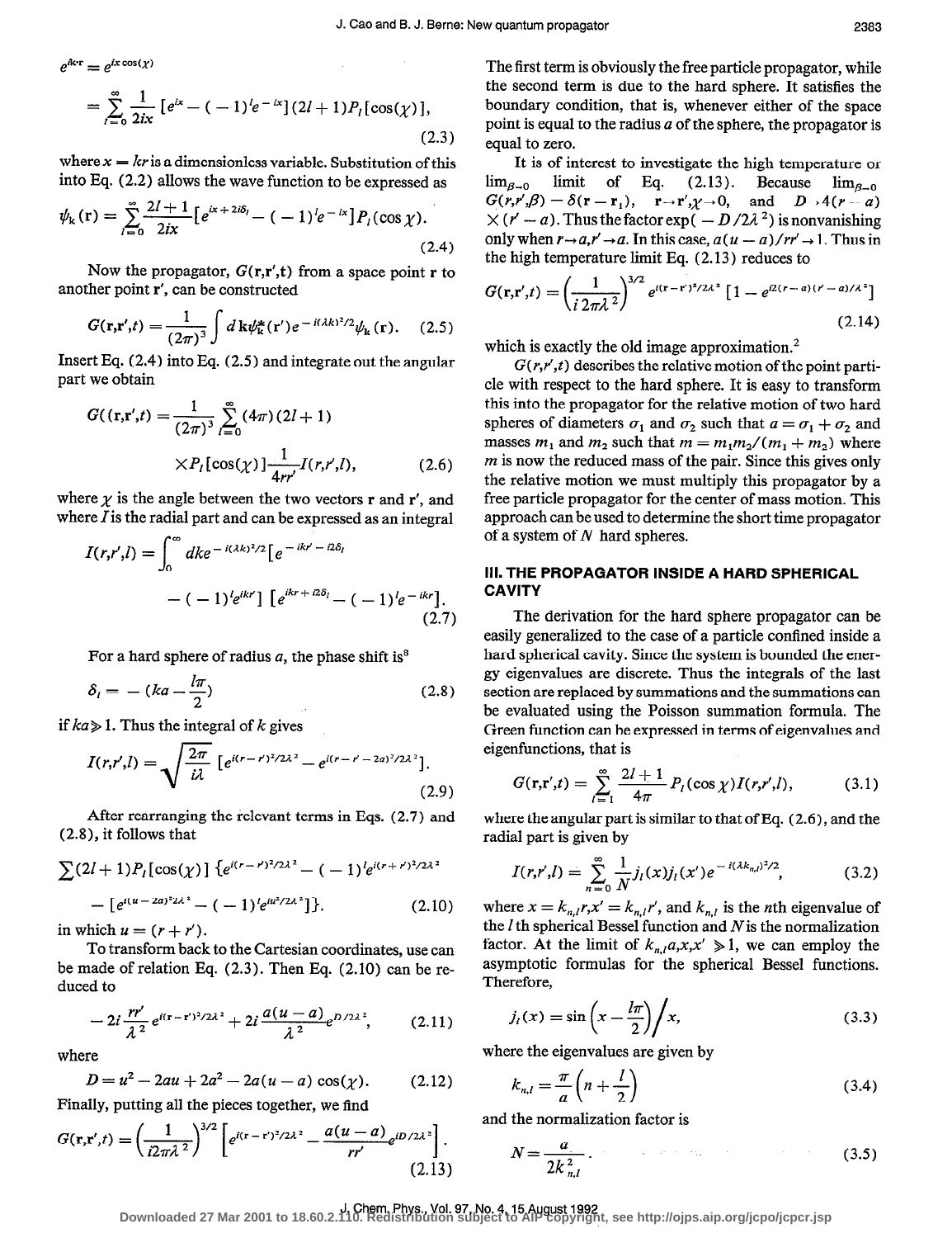Hence, we are able to express function  $I$  in Eq. (3.2) as

$$
I(r,r',l) = \sum_{n=0}^{\infty} \frac{2k \frac{2}{n}l}{a} \frac{1}{xx'} \sin(x - l\pi/2)
$$
  
 
$$
\times \sin(x'-l\pi/2)e^{-i(k_{n},\mu)^2/2}.
$$
 (3.6)

Under the assumption that the main contribution of the summation over *n* comes from large  $k_{n,l}$  or *n*, we can extend the summation of positive integers to that of all integers and obtain

$$
I(r,r',l) = \sum_{n=-\infty}^{\infty} \frac{1}{2a} \frac{1}{rr'} \left[ e^{ik_{n,l}(r-r')} - (-1)^{l} e^{ik_{n,l}(r+r')} \right] e^{-i(k_{n,l}\lambda)^{2}/2}.
$$
 (3.7)

The above expression can be justified by the fact that for  $\lambda \rightarrow 0$  it gives the delta function which is the initial condition of the Green function.

After applying the Poisson summation to Eq. (3.7), we have

$$
I(r,r',l) = \frac{1}{2rr'} \sum_{\nu=-\infty}^{\infty} e^{-i\nu\pi l} \sqrt{\frac{2\pi}{i(\pi\lambda)^2}}
$$
  
 
$$
\times [e^{i(1/2\lambda^2)(r-r'+2\nu a)^2}]
$$
  
 
$$
-(-1)^l e^{i(1/2\lambda^2)(r+r'+2\nu a)^2}], \qquad (3.8)
$$

where  $\nu$  is the winding number.

Eq. (2.3) allows us to transform Eq. (3.1) with Eq. (3.8) from the spherical coordinates back to Cartesian coordinates. Then, the Green function can be written as

$$
G(\mathbf{r}, \mathbf{r}', t) = \sum_{\nu = -\infty}^{\infty} G_{\nu}(\mathbf{r}, \mathbf{r}', t),
$$
 (3.9)

where  $G_{\nu}(\mathbf{r}, \mathbf{r}', t)$  is discussed for different value of  $\nu$ .

For convenience assume  $r \ge r'$ . When  $v = 0$ ,

$$
G_0(\mathbf{r}, \mathbf{r}', t) = \left(\frac{1}{2\pi i \lambda^2}\right)^{3/2} e^{i(\mathbf{r} - \mathbf{r}')^2 / 2\lambda^2}
$$
(3.10)

when  $\nu$  is even but nonzero,

$$
G_{\nu}(\mathbf{r}, \mathbf{r}', t) = \left(\frac{1}{2\pi i \lambda^2}\right)^{3/2} \frac{r_{\nu}}{r} e^{i(\mathbf{r}_{\nu} - \mathbf{r}')^2 / 2\lambda^2}
$$
(3.11)

and when  $\nu$  is odd,

$$
G_{\nu}(\mathbf{r}, \mathbf{r}', t) = \left(\frac{1}{2\pi i \lambda^2}\right)^{3/2} \frac{r_{\nu}}{r} e^{i(\mathbf{r}_{\nu} + \mathbf{r}')^2 / 2\lambda^2}
$$
(3.12)

where  $r_{\nu}$  is the *v*th image of vector r, and is defined as

$$
\mathbf{r}_v = (r + 2va)\vec{e}_r. \tag{3.13}
$$

Thus we can write

$$
G_{\nu}(\mathbf{r}, \mathbf{r}', t) = \left(\frac{1}{2\pi i \lambda^2}\right)^{3/2} \frac{r_{\nu}}{r} e^{i[\mathbf{r}_{\nu} - (-1)^{\nu} \mathbf{r}']^2 / 2\lambda^2}.
$$
 (3.14)

In a confined system quantum waves are multiply reflected by the boundary. The winding number indicates the number of reflections. When one of the coordinates lies on the hard sphere surface,  $r = a$ , the  $v = 0$  and  $v = -1$  terms cancel each other. In general, any pair of terms that satisfy  $v_1 + v_2 = -1$  cancel each other. This one-to-one correspondence eventually cancels all terms with the consequence that the Green function vanishes at the boundary. Thus Eq. (3.14) satisfies the proper boundary condition.

#### IV. SIMULATIONS

To test the accuracy of the hard sphere propagator Eq. ( 2.13 ) derived in Sec. II, we calculate the radial distribution function of a quantum hard sphere at finite temperatures. This distribution function is important in evaluating the second virial coefficient. It has been calculated by Larsen' making use of basis-set expansion techniques. His data allow the calibration of the results of simulations. It has also been calculated by Jacucci and Omerti<sup>3</sup> using imaginary-temperature PIMC simulations, and earlier, by Whitlock and Kalos<sup>7</sup> using Green function Monte Carlo. Both of these calculations are based on use of the image approximation of Eq. (2.14). These simulation results indicated that the image approximation is a great improvement over the free particle propagator, as expected.

Introducing the relative density

$$
\rho(\mathbf{r}, \mathbf{r}', \beta) = \frac{K(\mathbf{r}, \mathbf{r}', \beta)}{K^0(\mathbf{r}, \mathbf{r}', \beta)},\tag{4.1}
$$

where K is the density matrix for a hard sphere and  $K^0$  is the density matrix for a free particle,  $K$  can be expressed as the limit of discretized path integrals,

$$
K(\mathbf{r}, \mathbf{r}', \beta) = \lim_{P \to \infty} \prod_{i=1}^{i=P-1} \int dr_i \prod_{i=0}^{i=P-1} \overline{G}\left(\mathbf{r}_i, \mathbf{r}_{i+1}, \frac{\beta}{P}\right),\tag{4.2}
$$

where  $\vec{G}$  is the imaginary time propagator defined as

$$
\overline{G}\left(\mathbf{r,r}',\frac{\beta}{P}\right) = G\left(\mathbf{r,r}',-i\,\frac{\beta\hbar}{P}\right) \tag{4.3}
$$

and the free particle propagator is

$$
\overline{G}(\mathbf{r}, \mathbf{r}', \beta) = \left(\frac{1}{2\pi\lambda^2}\right)^{3/2} e^{-[(\mathbf{r} - \mathbf{r}')^2/2\lambda^2]}.
$$
 (4.4)

We can apply either the new hard sphere propagator Eq. (2.13) or the image approximation Eq. (2.14) here.

In Monte Carlo simulations,  $P$  is the discretization parameter. The convergence of the relative density,  $\rho$ , as a function of P will differ for different propagators and will give a measure the accuracy of the propagator  $\overline{G}$  we use.

Consider the case of two particles interacting with a hard sphere potential. The vector  $\bf{r}$  is the relative displacement between the two particles. And the direct and exchange



FIG. 1.  $g_d$  of Eq. (4.5) at  $r = 1.25$  and  $\lambda = 5.6$  as a function of the number of beads P. (a)  $\Diamond$ , the exact result; (b)  $\Box$ , the result for the new propagator Eq. (2.13); (c)  $+$ , the result for the image propagator Eq. (2.14).

#### J. Chem. Phys., Vol. 97, No. 4,15 August 1992